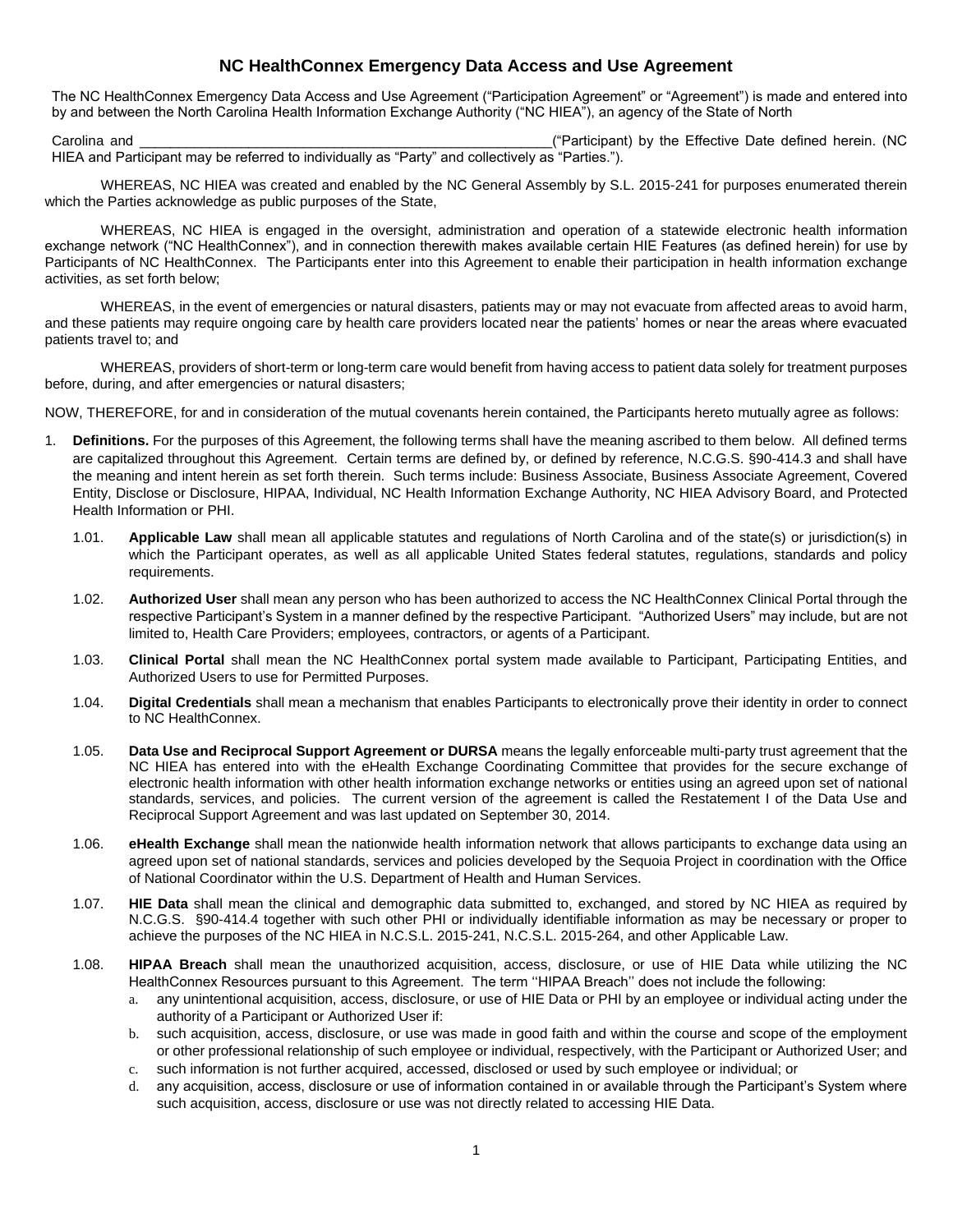- 1.09. **Participant** shall mean any organization that (i) meets the requirements for participation as contained in N.C.G.S. 90-414.7 et seq.; (ii) is provided with Digital Credentials; and (iii) is a signatory to this Agreement.
- 1.10. **Participant Account Administrator** means the staff member(s) employed by Participant or Participating Entities who will be authorized to assign user credentials to Authorized Users within the Participant's or Participating Entity's Workforce. The Participant Account Administrator will also be the main contact person who will receive communication from NC HIEA and who will coordinate the collaboration between NC HIEA's technology vendor and the Participant's technical services staff.
- 1.11. **Participating Entities** shall include (i) entities that a Participant has control over, (ii) entities that are under common control with Participant, and/or (iii) entities that share information systems with Participant. Participating Entities shall be listed in Attachment 2.
- 1.12. **Permitted Purpose** shall mean the Treatment of Individuals who are affected by the emergency or natural disaster that is or has occurred and for whom Participant has or will have a Treatment relationship with. Participant may not access HIE Data for any other purpose.
- 1.13. **Security Breach** shall have the meaning set forth at N.C.G.S. §75-61. For the purposes of this Agreement, only Security Breaches that involve personal information accessed, used, or disclosed through the NC HealthConnex System will require compliance with the relevant provisions in this Agreement, in addition to Applicable Law.
- 1.14. **State** shall mean the State of North Carolina.
- 1.15. **Treatment** shall have the meaning set forth at 45 C.F.R. §164.501 of the HIPAA Regulations.
- 1.16. **Workforce** shall have the meaning set forth at 45 C.F.R. §160.103 of the HIPAA Regulations.

### 2. **Participant Access to HIE Data**

- 2.01. Participant, its Participating Entities as provided in Attachment 2, and its Authorized Users are granted a nonexclusive, nontransferable, revocable and limited license to access and view HIE Data in the NC HealthConnex Clinical Portal solely for the Permitted Purpose defined above for the term of this Agreement. Participant shall not utilize the Clinical Portal for any other uses.
- 2.02. Participant shall ensure only members of its Workforce receive credentials for the NC HealthConnex Clinical Portal, making them Authorized Users, during the term of this Agreement.
- 2.03. Participant shall ensure Authorized Users will not share usernames, passwords, or other Digital Credentials with any third parties unless permitted by this Agreement.
- 2.04. Participant and its Authorized Users shall comply with the eHealth Exchange terms in Attachment 3 when accessing external health information exchange networks through the NC HealthConnex Clinical Portal, and access shall be limited to the Permitted Purpose.
- 2.05. Participant and its Authorized Users are required to comply with all NC HIEA Policies, which are available at: https://hiea.nc.gov/providers/nc-hiea-policies.

# 3. **Term & Termination**

- 3.01. The term of this agreement shall begin on the date this Agreement is executed and shall be effective until the Parties Terminate the Agreement.
- 3.02. Either Party has the right to terminate this agreement at any time, which will have the effect of terminating Participant's access to the NC HealthConnex Clinical Portal.

#### 4. **Security and Breaches**

- 4.01. **General**. The Parties shall generally be responsible for maintaining secure environments for their operations. The Parties shall use appropriate safeguards to prevent use or disclosure of HIE Data other than as permitted by this Agreement, including appropriate administrative, physical, and technical safeguards that protect the confidentiality, integrity, and availability of HIE Data. Appropriate safeguards for Participants shall be those identified in the HIPAA Security Rule, 45 C.F.R. Part 160 and Part 164, Subparts A and C.
- 4.02. **Applicability of HIPAA Regulations.** HIE Data contains PHI. Furthermore, some, but not all, Participants are Covered Entities. Because the Participants are limited to viewing HIE Data for only a Permitted Purpose, the Parties do not intend to become each other's Business Associate by signing this Agreement. As a result, this Agreement is not intended to serve as a Business Associate Agreement among the Parties. To support the privacy, confidentiality, and security of the HIE Data, each Participant agrees as follows:
	- a. If the Participant is a Covered Entity, the Participant does, and at all times shall, comply with the HIPAA Regulations to the extent applicable.
	- b. If Participant is a governmental entity, the Participant shall comply with the applicable privacy and security laws.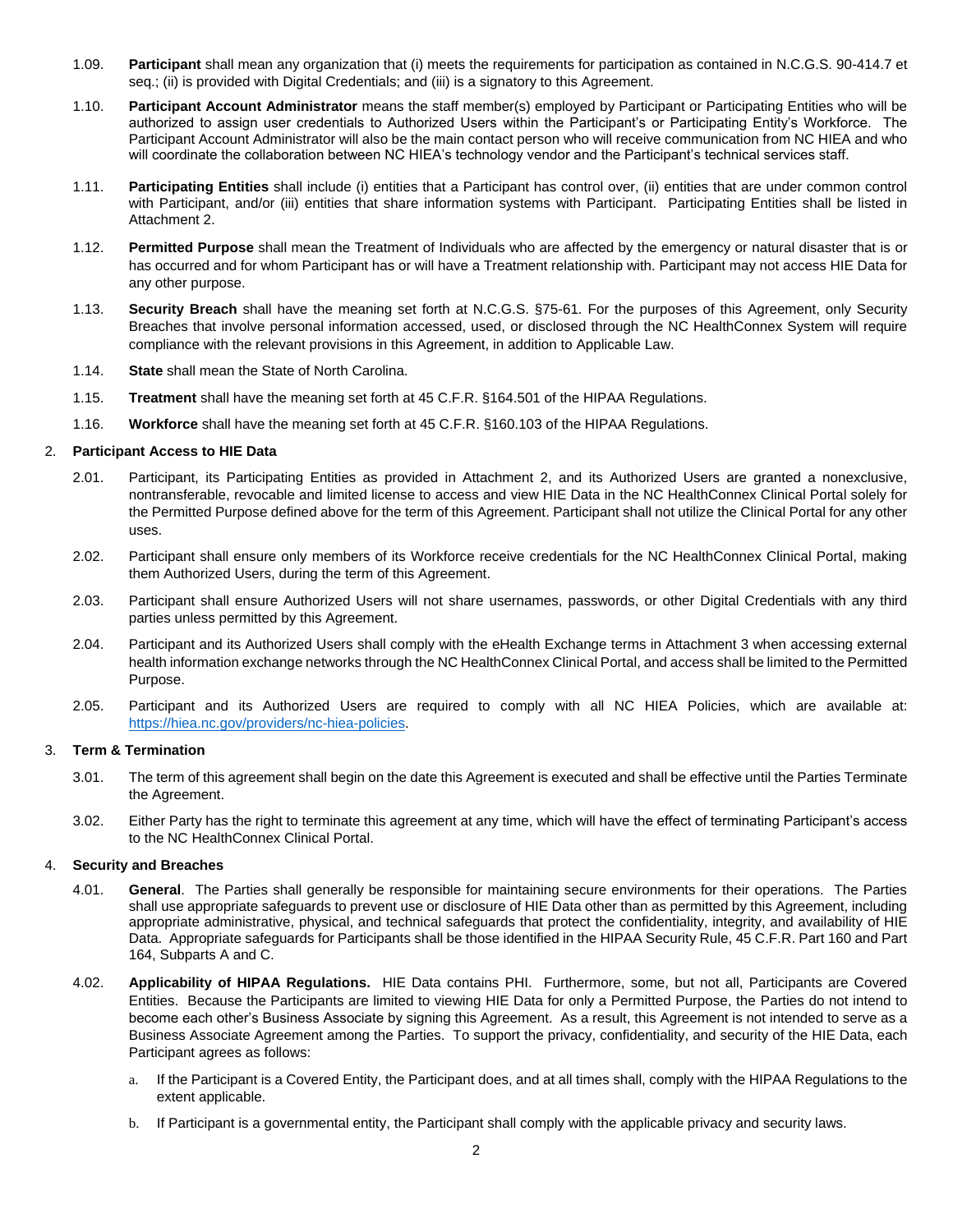- 4.03. **Breach Notification.** The following provisions apply to both a HIPAA Breach and a Security Breach as defined in Section 2 (Definitions). For this Section only, the term "Breach" refers to either a HIPAA Breach or a Security Breach.
	- a. The Parties agree that within one (1) hour of discovering information that leads the Party to reasonably believe that a Breach may have occurred, it shall alert the other Party and other Participants whose data may have been Breached. Participant must also alert the SAS Help Desk at HIEsupport@sas.com within one (1) hour of discovery and describe the incident. As soon as reasonably practicable, but no later than twenty-four (24) hours after determining that a Breach has occurred, the Parties shall provide a Notification to the other Party and to all Participants likely impacted by the Breach. The Notification should include sufficient information for the other Party or other Participants to understand the nature of the Breach.
	- b. The Parties shall supplement the information contained in the Notification as it becomes available and cooperate with other Participants if necessary. The Notification required by this Section shall not include any PHI. If, on the basis of the Notification, NC HIEA determines that (i) the other Participants that have not been notified of the Breach would benefit from a summary of the Notification or (ii) a summary of the Notification to the other Participants would enhance the security of NC HealthConnex, it may provide, in a timely manner, a summary to such Participants that does not identify any of the Participants or individuals involved in the Breach.
	- c. Compliance with this Section shall not relieve Participants of any other security incident or Breach reporting requirements under Applicable Law including, but not limited to, those related to consumers.

# 5. **Disclaimers**.

- 5.01. **Reliance on a System**. Each Participant acknowledges and agrees that the HIE Data is drawn from numerous sources. Nothing in this Agreement shall be deemed to impose responsibility or liability on a Participant related to the clinical accuracy, content or completeness of any HIE Data provided pursuant to this Agreement. The Participants acknowledge that other Participants' Digital Credentials may be activated, suspended or revoked at any time or the Participant may suspend its participation; therefore, Participants may not rely upon the availability of HIE Data.
- 5.02. **Incomplete Medical Record**. Each Participant acknowledges that HIE may not include the Individual's full and complete medical record or history.
- 5.03. **Patient Care.** HIE Data obtained through NC HealthConnex is not a substitute for any Participant obtaining whatever information he/she/it deems necessary, in his/her professional judgment, for the proper treatment of a patient. The Participant shall be solely responsible for all decisions and actions taken or not taken involving patient care, utilization management, and quality management for his/her/its respective patients and clients resulting from, or in any way related to, the use of the NC HealthConnex. By executing this Agreement, neither Participant, Participating Entity, or an Authorized User assumes any responsibility or liability for the health care services provided by any other Participant, Participating Entity, or Authorized User to a patient.
- 5.04. **No Warranties**. HIE DATA IS PROVIDED "AS IS" AND "AS AVAILABLE" WITHOUT ANY WARRANTY OF ANY KIND, EXPRESS OR IMPLIED, INCLUDING, BUT NOT LIMITED TO, THE IMPLIED WARRANTIES OF MERCHANTABILITY, FITNESS FOR A PARTICULAR PURPOSE, AND NONINFRINGEMENT. IT IS EXPRESSLY AGREED THAT IN NO EVENT SHALL THE PARTIES BE LIABLE FOR ANY SPECIAL, INDIRECT, CONSEQUENTIAL, OR EXEMPLARY DAMAGES, INCLUDING BUT NOT LIMITED TO, LOSS OF PROFITS OR REVENUES, LOSS OF USE, OR LOSS OF INFORMATION OR DATA, WHETHER A CLAIM FOR ANY SUCH LIABILITY OR DAMAGES IS PREMISED UPON BREACH OF CONTRACT, BREACH OF WARRANTY, NEGLIGENCE, STRICT LIABILITY, OR ANY OTHER THEORIES OF LIABILITY, EVEN IF THE PARTIES HAVE BEEN APPRISED OF THE POSSIBILITY OR LIKELIHOOD OF SUCH DAMAGES OCCURRING. THE PARTIES DISCLAIM ANY AND ALL LIABILITY FOR ERRONEOUS TRANSMISSIONS AND LOSS OF SERVICE RESULTING FROM COMMUNICATION FAILURES BY TELECOMMUNICATION SERVICE PROVIDERS OR OTHER THIRD PARTIES. THE NC HEALTHCONNEX CLINICAL PORTAL IS PROVIDED "AS IS" AND "AS AVAILABLE" WITHOUT ANY WARRANTY OF ANY KIND, EXPRESS OR IMPLIED, INCLUDING, BUT NOT LIMITED TO, THE IMPLIED WARRANTIES OF MERCHANTABILITY, FITNESS FOR A PARTICULAR PURPOSE, AND NONINFRINGEMENT.

### 6. **Liability**.

- 6.01. **Participant Liability**. Participant shall be responsible for its acts and omissions and not for the acts or omissions of NC HIEA or any other Participant. In circumstances involving harm to other Participants caused by the acts or omissions of individuals who access HIE Data through the Participant or by use of any password, identifier, or log-on received or obtained directly or indirectly, lawfully or unlawfully, from the Participant or any of the Participating Entities or Authorized Users, each Participant shall be responsible for such harm to the extent that the individual's access was caused by the Participant's breach of the Agreement or its negligent conduct for which there is a civil remedy under Applicable Law. Notwithstanding any provision in this Agreement to the contrary, Participant shall not be liable for any act or omission if a cause of action for such act or omission is otherwise prohibited by Applicable Law. This Section shall not be construed as a hold harmless or indemnification provision.
- 6.02. **NC HIEA Liability**. Participant shall not hold NC HIEA, the NC HIEA Advisory Board, or any of their members liable for or relating to any impairment of the privacy, security, confidentiality, integrity, availability, or restricted use of any information on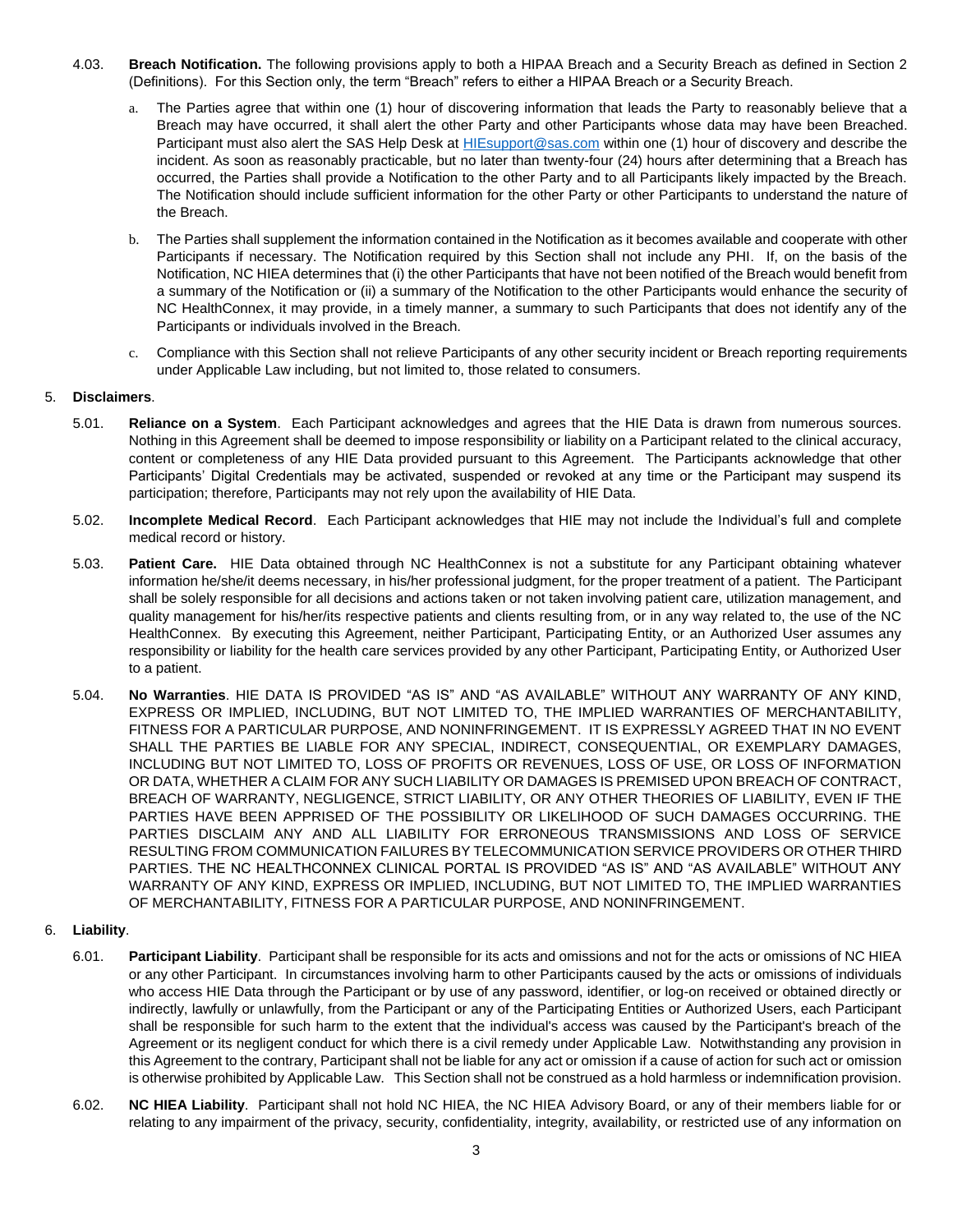any system resulting from any Participant's actions or failures to act, except to the extent such action or failure to act was directed by NC HIEA. NC HIEA disclaims all liability connected to disclosures made to NC HIEA by Participant in contravention of Applicable Law. NC HIEA does not waive any defenses or rights based upon sovereign immunity of the State.

6.03. **Effect of Agreement**. Except as provided in Section 5 (Disclaimers), nothing in this Agreement shall be construed to restrict a Participant's right to pursue all remedies available under law for damages or other relief arising from acts or omissions of other Participants related to this Agreement, or to limit any rights, immunities or defenses to which a Participant or Authorized User may be entitled under Applicable Law.

### 7. **Miscellaneous**

- 7.01. **Application of the North Carolina Public Records Act.** NC HIEA may receive from Participant certain confidential types of information described in N.C.G.S. §132-1 *et seq.*, which NC HIEA shall protect in accordance with Applicable Law. Participant may designate data and information as confidential, consistent with and to the extent permitted under Applicable Law, by marking the top and bottom of pages containing confidential information with a legend in boldface type "CONFIDENTIAL" or by identifying electronically supplied information as "CONFIDENTIAL." NC HIEA shall promptly notify Participant of a public record request involving information that Participant has deemed confidential pursuant to this Agreement. Participant must then notify NC HIEA in writing whether to disclose the information or to restrict disclosure. The Parties shall cooperate and assist each other in preparing an appropriate response to the request or action if the records responsive to the request include Confidential Information. If an action is brought pursuant to N.C.G.S. §132-9 to compel NC HIEA to disclose information marked confidential, NC HIEA shall provide Participant prompt written notice of such action. If the Participant has requested in writing that NC HIEA not disclose the Confidential Participant Information, Participant shall promptly intervene in the action through its counsel and participate in defending NC HIEA, including any public official(s) or public employee(s). The Participant agrees that it shall hold NC HIEA and any official(s) and individual(s) harmless from any and all damages, costs, and attorneys' fees awarded against NC HIEA in the action. NC HIEA shall have the right, at its option and expense, to participate in the defense of the action through its counsel. NC HIEA shall have no liability to Participant with respect to the disclosure of Confidential Participant Information ordered by a court of competent jurisdiction pursuant to N.C.G.S. §132-9 or other applicable law.
- 7.02. **Governing Law**. This Agreement is made under and shall be governed and construed in accordance with the laws of the State of North Carolina. The place of this Agreement or purchase order, its situs and forum, shall be Wake County, North Carolina, where all matters, whether sounding in contract or in tort, relating to its validity, construction, interpretation and enforcement shall be determined. Participant agrees and submits, solely for matters relating to this Agreement, to the jurisdiction of the courts of the State of North Carolina and stipulates that Wake County shall be the proper venue for all matters.
- 7.03. **Authority; No Conflict**. NC HIEA and Participant each represent and warrant to the other as follows: (i) that it is authorized to enter into this Agreement and to perform its obligations hereunder, and that the individual signatory executing this Agreement on its behalf is authorized, and has the capacity, to so execute this Agreement on its behalf, and (ii) that the execution of this Agreement by it and the performance of its obligations hereunder shall not conflict with or result in, with or without the passage of time or the giving of notice thereof, any breach, default or violation of any third party agreement to which it is bound, or any judgment, order or ruling of any court, administrative or regulatory agency or body, or arbitration award, to which it is bound or subject.
- <span id="page-3-0"></span>7.04. **Amendment**. This Agreement may be amended by agreement between the Parties. However, if the change is required for NC HIEA or Participants to comply with Applicable Law, NC HIEA may implement the change within a time period NC HIEA determines is appropriate under the circumstances. All Participants shall be required to sign an amendment adopted in accordance with the provisions of this Section or terminate participation in accordance with Section 3.
- 7.05. **Governmental Restrictions.** In the event any restrictions are imposed by governmental requirements that necessitate alteration of the performance of this Agreement, each Party shall provide written notification of the necessary alteration(s) to the other Party's Contract Administrator. NC HIEA reserves the right to accept any such alterations, including any price adjustments occasioned thereby, or to cancel the Agreement. NC HIEA may advise Participant of any restrictions or changes in specifications required by North Carolina legislation, rule or regulatory authority that require compliance by the State. In such event, Participant shall use its best efforts to comply with the required restrictions or changes. If compliance cannot be achieved by the date specified by NC HIEA, the Parties may terminate this Agreement.
- 7.06. **Inspection at Participant's Site**. Pursuant to N.C.G.S. §147-64.7, the State reserves the right to inspect, during Participant's regular business hours at a reasonable time, upon notice of not less than two (2) weeks, and at its own expense, the prospective equipment, tangible goods, or physical facilities of a prospective Participant prior to and during the Agreement term as necessary or proper to ensure conformance with the specifications or requirements and their adequacy and suitability for the proper and effective performance of the Agreement.
- 7.07. **Audit, Access to Records.** Pursuant to N.C.G.S. §147-64.7, the NC HIEA, the State Auditor, appropriate federal officials, and their respective authorized employees or agents are authorized to examine all books, records, and accounts of the Participant insofar as they relate to transactions with any department, board, officer, commission, institution, or other agency of the State pursuant to this Agreement. The Participant shall retain any such books, records, and accounts for a minimum of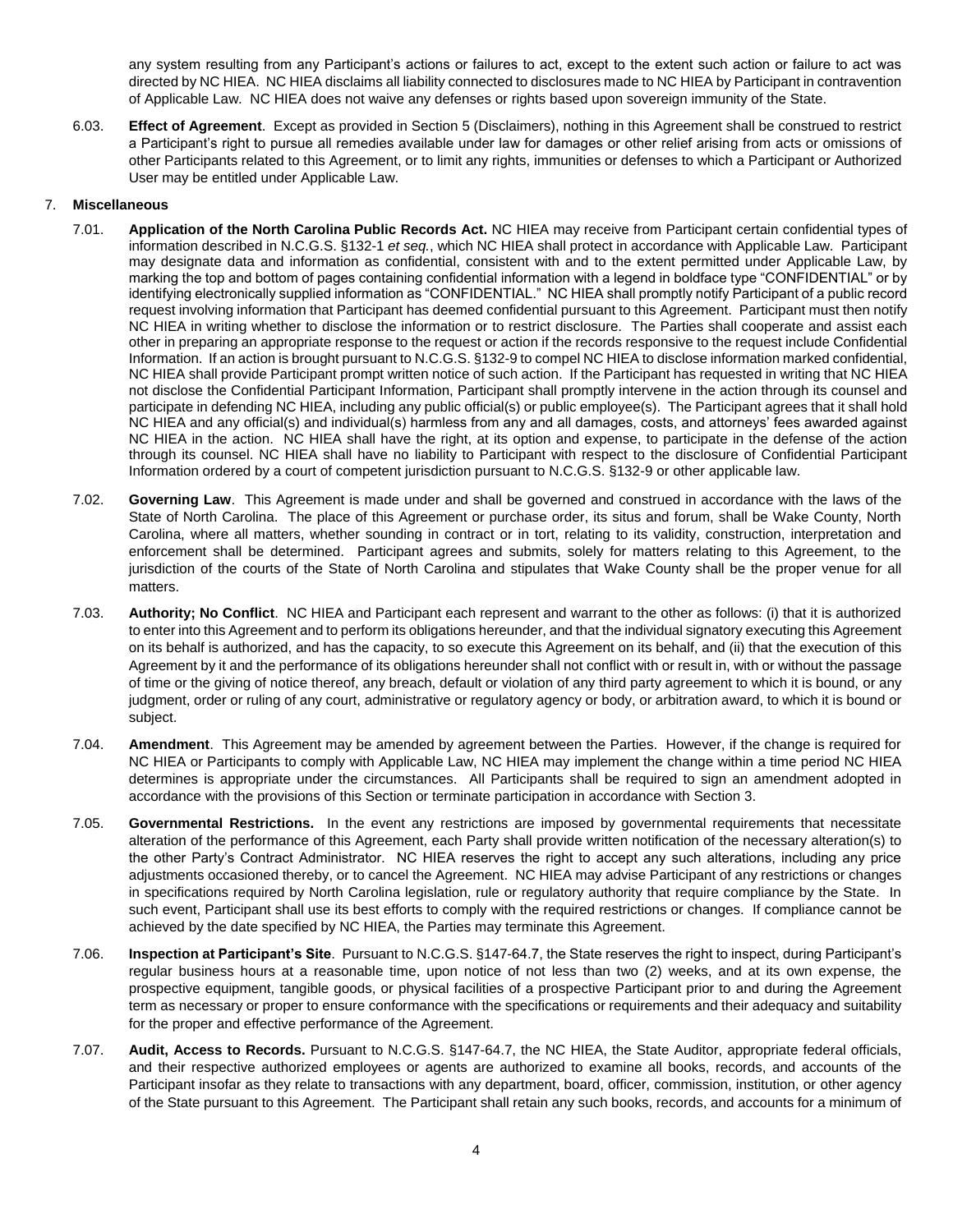three (3) years after the completion or termination of this Agreement. Additional audit or reporting requirements may be required by NC HIEA, if in the NC HIEA's opinion, such requirement is imposed by federal or state law or regulation.

- 7.08. **Assignment**. No Party shall assign or transfer this Agreement, or any part thereof, without the express written consent of the other Party. Any assignment that does not comply with the requirements of this Section shall be void and have no binding effect.
- 7.09. **Conflicts of Interest**. Participant acknowledges and represents that it has adopted policies governing conflicts of interest and ethics in the exercise of its authority, and its actions under this Agreement. Participant will review, disclose and employ its best efforts to resolve any anticipated or reported conflict of interest or issue involving its ethics policies during the performance of this Agreement.
- 7.10. **Waiver**. No failure or delay by any Participant in exercising its rights under this Agreement shall operate as a waiver of such rights, and no waiver of any right shall constitute a waiver of any prior, concurrent, or subsequent right.
- 7.11. **Entire Agreement**. This Agreement, together with all Attachments, sets forth the entire and only Agreement among the Parties relative to the subject matter hereof. This Participation Agreement replaces and supersedes all prior participation or subscription agreements between NC HIEA and Participant, and expresses the entire understanding of the Parties with respect to the transactions contemplated herein, and shall not be amended, modified or altered except pursuant to Section [7.04.](#page-3-0) Any representation, promise, or condition, whether oral or written, not incorporated herein, shall not be binding upon any Party.
- 7.12. **Validity of Provisions**. In the event that a court of competent jurisdiction shall hold any Section, or any part or portion of any Section of this Agreement, invalid, void or otherwise unenforceable, each and every remaining Section or part or portion thereof shall remain in full force and effect.
- 7.13. **Relationship of the Participants.** The Parties are independent contracting entities. Nothing in this Agreement shall be construed to create a partnership, agency relationship, or joint venture among the Parties. Neither NC HIEA nor any Participant shall have any authority to bind or make commitments on behalf of another Participant for any purpose, nor shall any such Party hold itself out as having such authority. No Participant shall be held liable for the acts or omissions of another Participant.
- 7.14. **Third-Party Beneficiaries**. With the exception of the Parties to this Agreement, there shall exist no right of any person to claim a beneficial interest in this Agreement or any rights occurring by virtue of this Agreement.
- 7.15. **Force Majeure.** A Participant shall not be deemed in violation of any provision of this Agreement if it is prevented from performing any of its obligations by reason of: (a) severe weather and storms; (b) earthquakes or other disruptive natural occurrences; (c) strikes or other labor unrest; (d) power failures; (e) nuclear or other civil or military emergencies; (f) terrorist attacks; (g) acts of legislative, judicial, executive, or administrative authorities; or (h) any other circumstances that are not within its reasonable control. This Section shall not apply to obligations imposed under Applicable Law.
- 7.16. **Time Periods.** Any of the time periods specified in this Agreement may be changed pursuant to the mutual written consent of NC HIEA and the affected Participant(s).
- 7.17. **Notices**. All Notices to be made under this Agreement shall be given in writing to the appropriate Participant's representative at the address listed in Attachment 1, and shall be deemed given: (i) upon delivery, if personally delivered; (ii) upon the date indicated on the return receipt, when sent by the United States Postal Service Certified Mail, return receipt requested; and (iii) if by a form of electronic transmission, upon receipt when the Notice is directed to an electronic mail address listed on Attachment 1 and the sending electronic mail address receives confirmation of receipt by the electronic mail address.

This Agreement has been entered into and executed by officials duly authorized to bind their respective Parties as of the dates set forth underneath their signatures below.

#### **Participant:**

Participant Organization Name:

# **North Carolina Health Information Exchange Authority**

| $\mathbf{B}v$ :<br><b>Authorized Signature</b> | By: $\qquad \qquad$<br><b>Authorized Signature</b> |  |  |  |
|------------------------------------------------|----------------------------------------------------|--|--|--|
|                                                |                                                    |  |  |  |
|                                                |                                                    |  |  |  |
| Date: $\qquad \qquad$                          | Date: $\qquad \qquad$                              |  |  |  |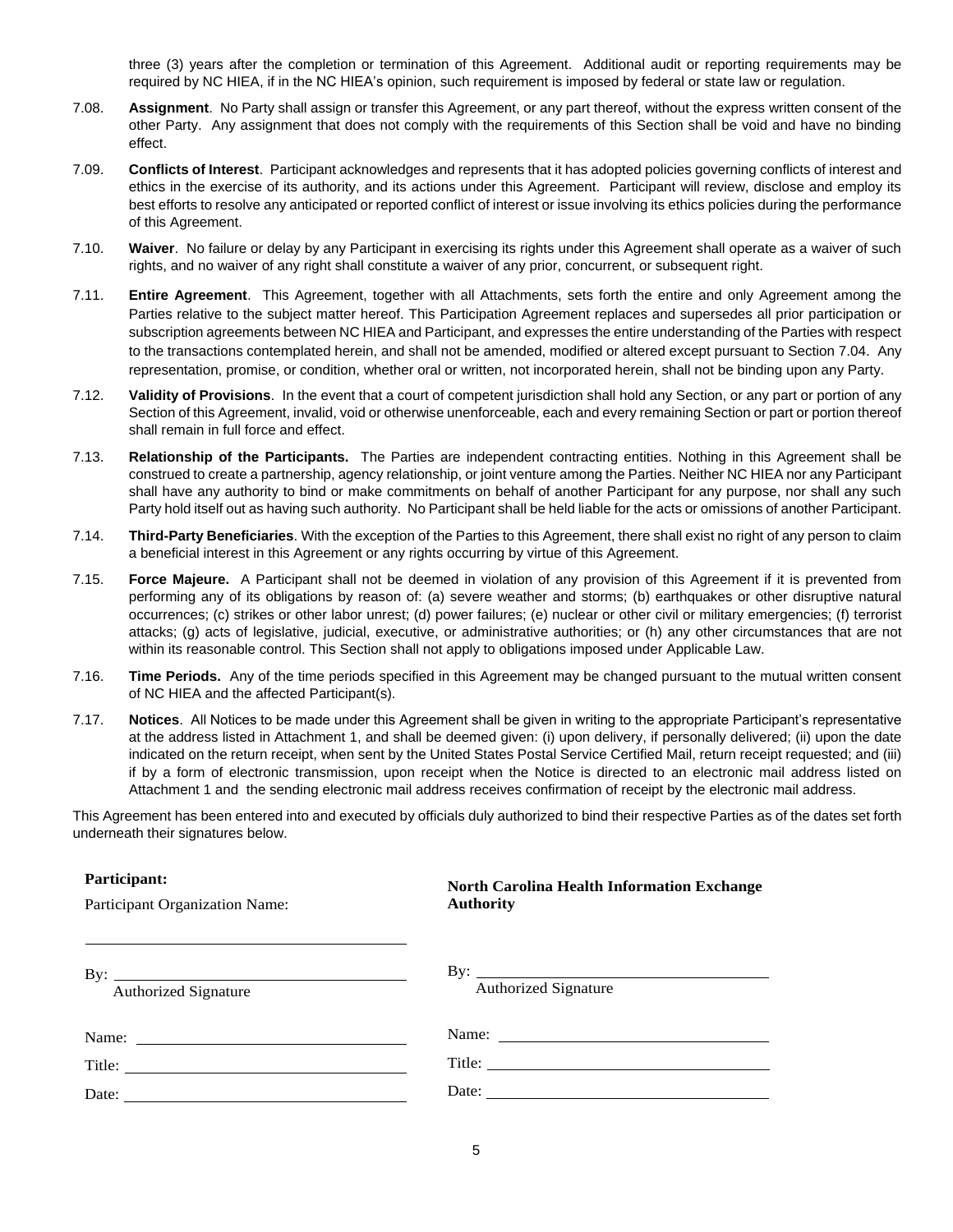# **Attachment 1**

#### **Participant & NC HIEA Contact Information**

Participant is required to provide information in the contact fields below unless otherwise noted. Notifications will **not** be sent via facsimile; however, please feel free to provide this information.

| <b>Participant Background Information</b>                                                                                                                      |                             |                                                                                         |                                                              |  |  |
|----------------------------------------------------------------------------------------------------------------------------------------------------------------|-----------------------------|-----------------------------------------------------------------------------------------|--------------------------------------------------------------|--|--|
| 1. Type of facility or system: Please select all that apply below.                                                                                             |                             |                                                                                         |                                                              |  |  |
| Other Please specify:<br>Hospital or<br>Ambulatory/<br>Laboratory<br>Pharmacy<br><b>Health System</b><br>Outpatient<br>Clinic                                  |                             |                                                                                         |                                                              |  |  |
| 2. Provider type: This field is not required if your organization is a Hospital, Health System, Laboratory, or Pharmacy                                        |                             |                                                                                         |                                                              |  |  |
| <b>Primary Care</b>                                                                                                                                            | Dental or Orthodontic       |                                                                                         | Respiratory, Developmental,<br>Rehabilitative or Restorative |  |  |
| Pediatrics                                                                                                                                                     | <b>Residential Facility</b> |                                                                                         | Speech, Language and Hearing                                 |  |  |
| OB/GYN                                                                                                                                                         | etc.                        | In Home Care, e.g. PCS, CAP-C/DA,                                                       | Other Please specify:                                        |  |  |
| <b>Behavioral Health</b>                                                                                                                                       | Eye & Vision                |                                                                                         |                                                              |  |  |
| 3. Participant Organization National Provider<br>Identifier (NPI):                                                                                             |                             |                                                                                         |                                                              |  |  |
| 4. How many Participating Entities (PEs) or facility<br>locations does your organization have?                                                                 |                             | If you have any PEs or more than one facility location, please<br>complete Attachment 3 |                                                              |  |  |
| 5. Is your organization part of one or more the following?<br>If yes, please select all that apply and list the name<br>Yesl<br>No.<br>of the organization(s). |                             |                                                                                         |                                                              |  |  |
| Health system                                                                                                                                                  |                             |                                                                                         |                                                              |  |  |
| Regional HIE                                                                                                                                                   |                             |                                                                                         |                                                              |  |  |

| <b>Participant Contacts</b> |                                   |                                            |  |  |  |
|-----------------------------|-----------------------------------|--------------------------------------------|--|--|--|
|                             | <b>Primary Contact for Notice</b> | <b>Participation Account Administrator</b> |  |  |  |
| Name                        |                                   |                                            |  |  |  |
| Title                       |                                   |                                            |  |  |  |
| <b>Street Address</b>       |                                   |                                            |  |  |  |
| City, State, Zip            |                                   |                                            |  |  |  |
| Phone                       |                                   |                                            |  |  |  |
| Fax<br>(not required)       |                                   |                                            |  |  |  |
| E-mail                      |                                   |                                            |  |  |  |

| <b>NC HIEA Contact for Notice</b> |                                                                                 |                                                     |  |  |
|-----------------------------------|---------------------------------------------------------------------------------|-----------------------------------------------------|--|--|
|                                   | <b>Legal Contact for Notice</b>                                                 | <b>SAS Technical Contact for Notice of Breaches</b> |  |  |
| Mailing<br>Address                | NC HIEA, Attn: Legal Team<br>4101 Mail Service Center<br>Raleigh, NC 27699-4101 | Not Applicable                                      |  |  |
| Phone                             | Phone: 919-754-6928                                                             | (919) 531-2700                                      |  |  |
| Email                             | HIEALegal@NC.Gov                                                                | HIESupport@SAS.com                                  |  |  |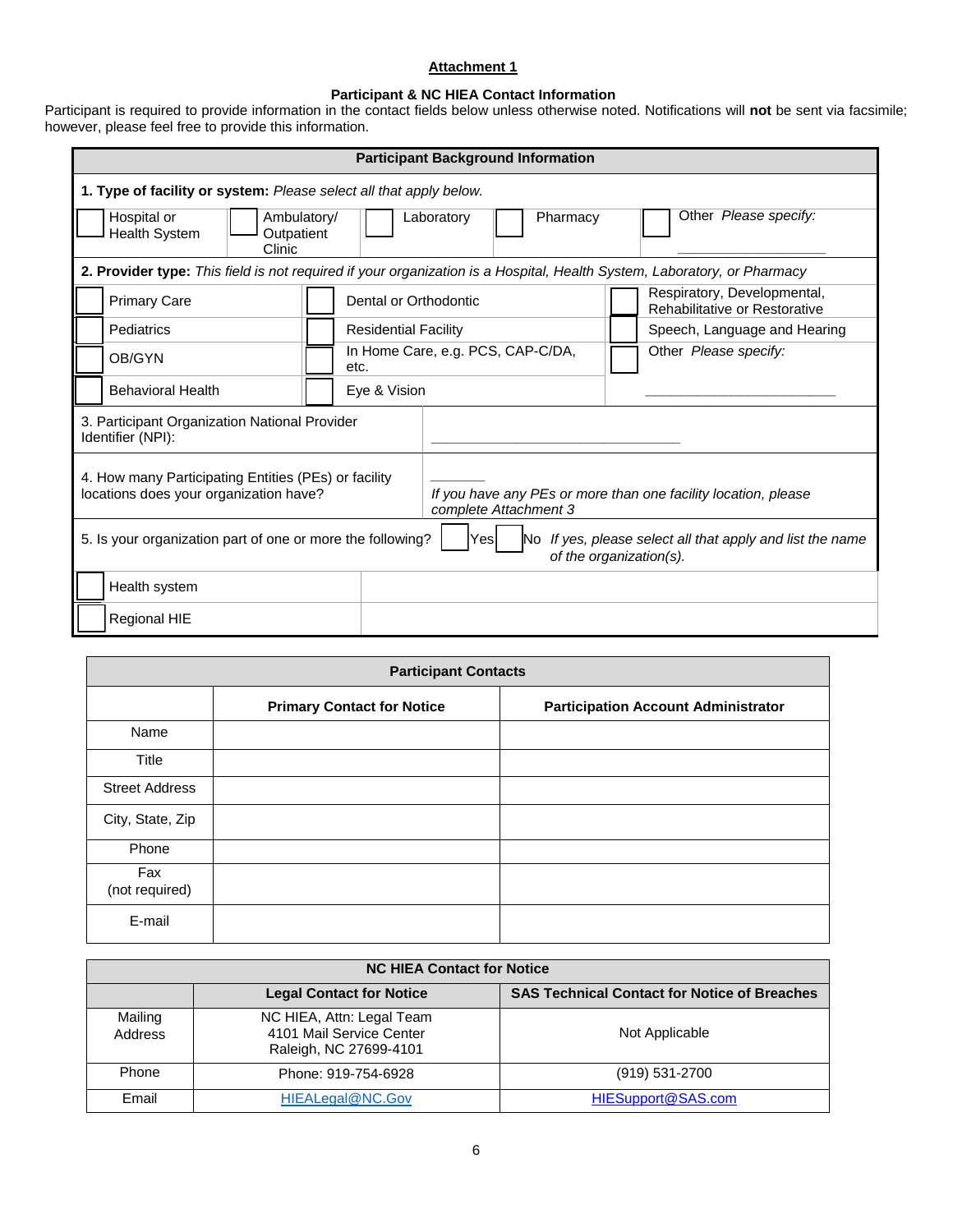# **Attachment 2**

# **Participating Entities**

| Please complete this Attachment if your organization has control over Participating Entities as defined in Section 2 (Definitions) that your organization is signing the agreement on<br>behalf of. Please also include information for all facility locations that are a part of your organization that provide patient treatment services, i.e. not a solely administrative location.<br>NC HIEA needs this information to confirm who will be receiving access to the NC HealthConnex Clinical Portal. |                                   |                        |          |                                                       |                  |                  |                    |                                                                            |                                                                                  |
|-----------------------------------------------------------------------------------------------------------------------------------------------------------------------------------------------------------------------------------------------------------------------------------------------------------------------------------------------------------------------------------------------------------------------------------------------------------------------------------------------------------|-----------------------------------|------------------------|----------|-------------------------------------------------------|------------------|------------------|--------------------|----------------------------------------------------------------------------|----------------------------------------------------------------------------------|
| <b>Legal Entity</b><br><b>Name</b>                                                                                                                                                                                                                                                                                                                                                                                                                                                                        | <b>Physical</b><br><b>Address</b> | <b>Mailing Address</b> | Org. NPI | <b>Participant</b><br><b>Account</b><br>Administrator | <b>PAA Email</b> | <b>PAA Phone</b> | <b>EHR Product</b> | Is this entity<br>owned by<br><b>Participant's</b><br>organization?<br>Y/N | Is this an<br>independent<br>contractor with<br>practicing<br>privileges?<br>Y/N |
|                                                                                                                                                                                                                                                                                                                                                                                                                                                                                                           |                                   |                        |          |                                                       |                  |                  |                    |                                                                            |                                                                                  |
|                                                                                                                                                                                                                                                                                                                                                                                                                                                                                                           |                                   |                        |          |                                                       |                  |                  |                    |                                                                            |                                                                                  |
|                                                                                                                                                                                                                                                                                                                                                                                                                                                                                                           |                                   |                        |          |                                                       |                  |                  |                    |                                                                            |                                                                                  |
|                                                                                                                                                                                                                                                                                                                                                                                                                                                                                                           |                                   |                        |          |                                                       |                  |                  |                    |                                                                            |                                                                                  |
|                                                                                                                                                                                                                                                                                                                                                                                                                                                                                                           |                                   |                        |          |                                                       |                  |                  |                    |                                                                            |                                                                                  |
|                                                                                                                                                                                                                                                                                                                                                                                                                                                                                                           |                                   |                        |          |                                                       |                  |                  |                    |                                                                            |                                                                                  |
|                                                                                                                                                                                                                                                                                                                                                                                                                                                                                                           |                                   |                        |          |                                                       |                  |                  |                    |                                                                            |                                                                                  |
|                                                                                                                                                                                                                                                                                                                                                                                                                                                                                                           |                                   |                        |          |                                                       |                  |                  |                    |                                                                            |                                                                                  |
|                                                                                                                                                                                                                                                                                                                                                                                                                                                                                                           |                                   |                        |          |                                                       |                  |                  |                    |                                                                            |                                                                                  |
|                                                                                                                                                                                                                                                                                                                                                                                                                                                                                                           |                                   |                        |          |                                                       |                  |                  |                    |                                                                            |                                                                                  |
|                                                                                                                                                                                                                                                                                                                                                                                                                                                                                                           |                                   |                        |          |                                                       |                  |                  |                    |                                                                            |                                                                                  |
|                                                                                                                                                                                                                                                                                                                                                                                                                                                                                                           |                                   |                        |          |                                                       |                  |                  |                    |                                                                            |                                                                                  |
|                                                                                                                                                                                                                                                                                                                                                                                                                                                                                                           |                                   |                        |          |                                                       |                  |                  |                    |                                                                            |                                                                                  |
|                                                                                                                                                                                                                                                                                                                                                                                                                                                                                                           |                                   |                        |          |                                                       |                  |                  |                    |                                                                            |                                                                                  |
|                                                                                                                                                                                                                                                                                                                                                                                                                                                                                                           |                                   |                        |          |                                                       |                  |                  |                    |                                                                            |                                                                                  |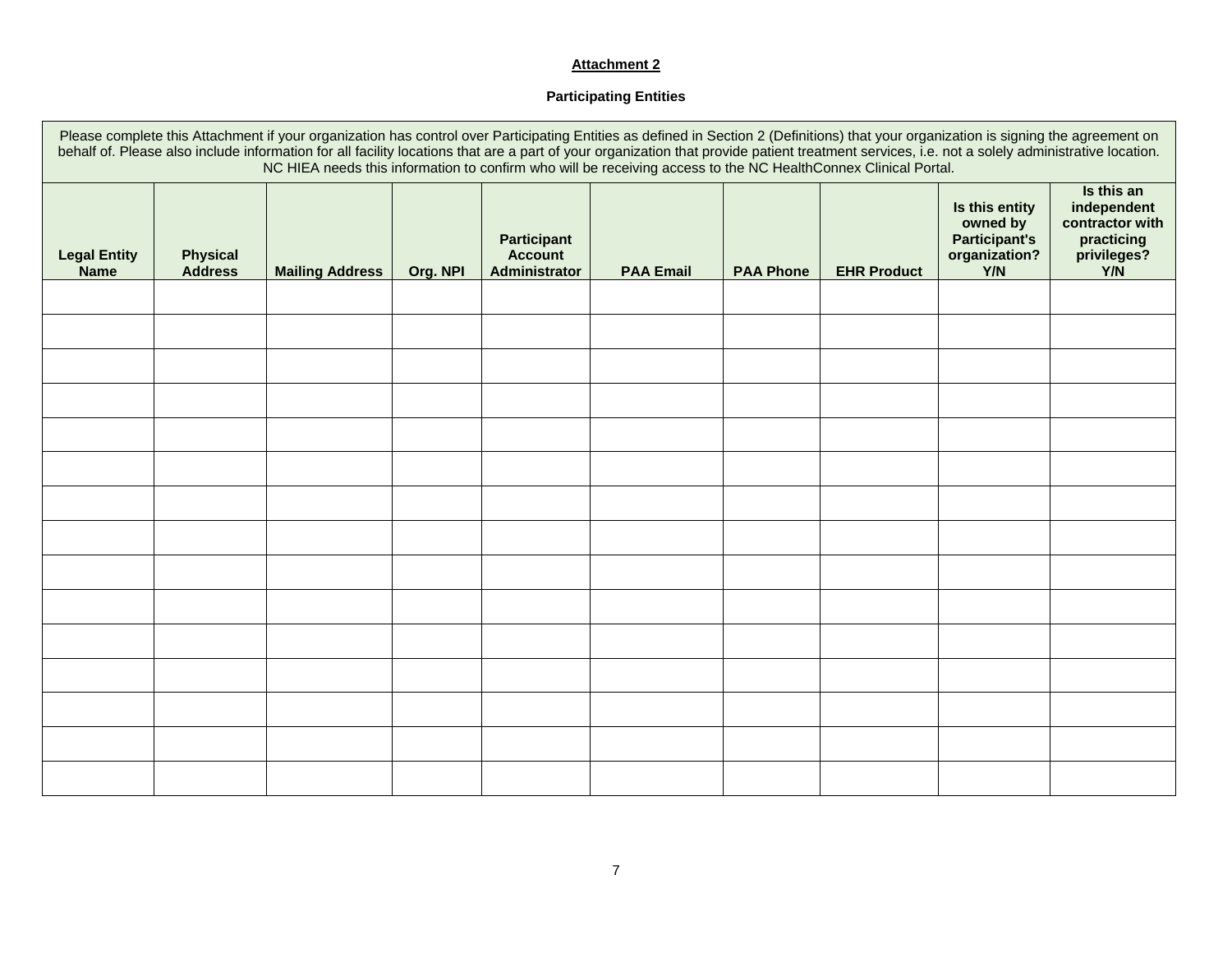#### **Attachment 3**

### **eHealth Exchange Requirements**

Participation by the NC HIEA in the national eHealth Exchange, through execution of the DURSA, requires that the NC HIEA replicate terms and policies included in the DURSA in the NC HIEA Participation Agreements or governance policies. Participants shall comply with the following requirements, which shall apply solely when the parties, through NC HealthConnex, acquire, access, use, or Disclose Protected Health Information over the eHealth Exchange. For definitions of terms capitalized not otherwise defined herein, please refer to the DURSA.

- 1. Except to the extent prohibited by Applicable Law, Participants shall provide information that is reasonably requested of it by the NC HIEA or by the eHealth Exchange Coordinating Committee for the following purposes, as described in Section 4.03 of the Restatement I to the DURSA. Such purposes include for the Coordinating Committee: to determine whether Participant may exchange Protected Health Information over the eHealth Exchange; to receive and act upon reports of eHealth Exchange Breaches; to suspend or terminate the right of the NC HIEA or Participant to exchange Protected Health Information over the eHealth Exchange; to resolve disputes pertaining to the eHealth Exchange; or to fulfill other responsibilities delegated to the Coordinating Committee. Participant shall not be required to disclose PHI to the Coordinating Committee in violation of Applicable Law. Any information other than Protected Health Information provided to the Coordinating Committee shall be labeled as confidential business information.
- 2. To the extent that Participant uses technology partners other than the NC HIEA and its vendor in exchanging Protected Health Information over the eHealth Exchange, it shall maintain valid and enforceable agreements with such technology partners, including health information service providers, requiring them to (a) protect the privacy and security of Protected Health Information, and (b) as soon as reasonably possible after determining that a eHealth Exchange Breach has occurred, report such Breach to the Participant. Please refer to Section 8 for further requirements on reporting Breaches involving Message Content Transacted over the eHealth Exchange.
- 3. The NC HIEA may voluntarily suspend or terminate, or the Coordinating Committee may suspend or terminate, the NC HIEA's right to exchange Protected Health Information over the eHealth Exchange. If any such suspension or termination occurs, the NC HIEA will notify Participant of the action as soon as reasonably possible. If an act or omission of Participant is the reason such suspension or termination occurs, Participant shall cooperate with the NC HIEA to submit an appeal or a plan of correction to the Coordinating Committee, as applicable, as quickly as practicable.
- 4. Required Alternative Dispute Resolution. Participants shall submit any disputes related to their exchange of Protected Health Information over the eHealth Exchange to the non-binding Dispute Resolution Process as required by the DURSA and outlined below. If all the parties involved in the dispute accept a proposed resolution of the dispute, Participant shall implement the terms of the resolution in the agreed upon time frame. Following the Dispute Resolution Process, Participant may pursue alternative remedies if it believes that the Dispute Resolution Process failed to adequately resolve the dispute.
	- a. When a Dispute arises, a Participant shall send written Notice, in accordance with the Notice provision in the DURSA, to the other Participant(s) involved in the Dispute. The notice must contain a summary of the issue as well as a recommendation for resolution. The Participant must send a copy of the notice to the Dispute Resolution Subcommittee (see below) for informational purposes.
	- b. Within thirty (30) calendar days of receiving the notice, the Participants are obligated to meet and confer with each other, at least once in good faith and at a mutually agreeable location (or by telephone), to try to reach resolution (the "Informal Conference"). If the Participants reach a resolution at the Informal Conference, they shall provide Notification to that effect to the Dispute Resolution Committee.
	- c. If the Participants are unable to participate in an Informal Conference during the thirty (30) calendar day period or to reach resolution at the Informal Conference, they have ten (10) business days following the end of the thirty (30) calendar day period or the Informal Conference, respectively, in which to escalate the Dispute to the Dispute Resolution Subcommittee in writing.
		- 1. The Dispute Resolution Subcommittee (the "Subcommittee") will be a five (5) member standing subcommittee of the Coordinating Committee. The Coordinating Committee shall appoint each member of the Subcommittee for a definite term. The members must be representative of the Participants, have diverse skill sets, and be able to help facilitate and reach resolution on conflicts between the Participants. The Subcommittee must have access to legal counsel to advise it on the law relevant to matters before it.
		- 2. In addition to appointing the five (5) members of the Subcommittee, the Coordinating Committee must also appoint three (3) to five (5) alternates for the Subcommittee. Alternates will serve on the Subcommittee should any of the members have a conflict on a particular Dispute or in the event that a member(s) is unavailable. Subcommittee members are required to declare any conflicts in accordance with the Coordinating Committee's conflict of interest policy. Once a Subcommittee member declares a conflict, the remaining Subcommittee members shall decide amongst themselves whether such member must withdraw from the Subcommittee for the dispute in question.
		- 3. The Subcommittee must also have access to panels of subject matter experts, as identified by the Coordinating Committee, for a variety of topics that may be implicated by a Dispute. Each subject matter expert panel must have at least three (3) experts on it who will rotate as advisors to the Subcommittee.